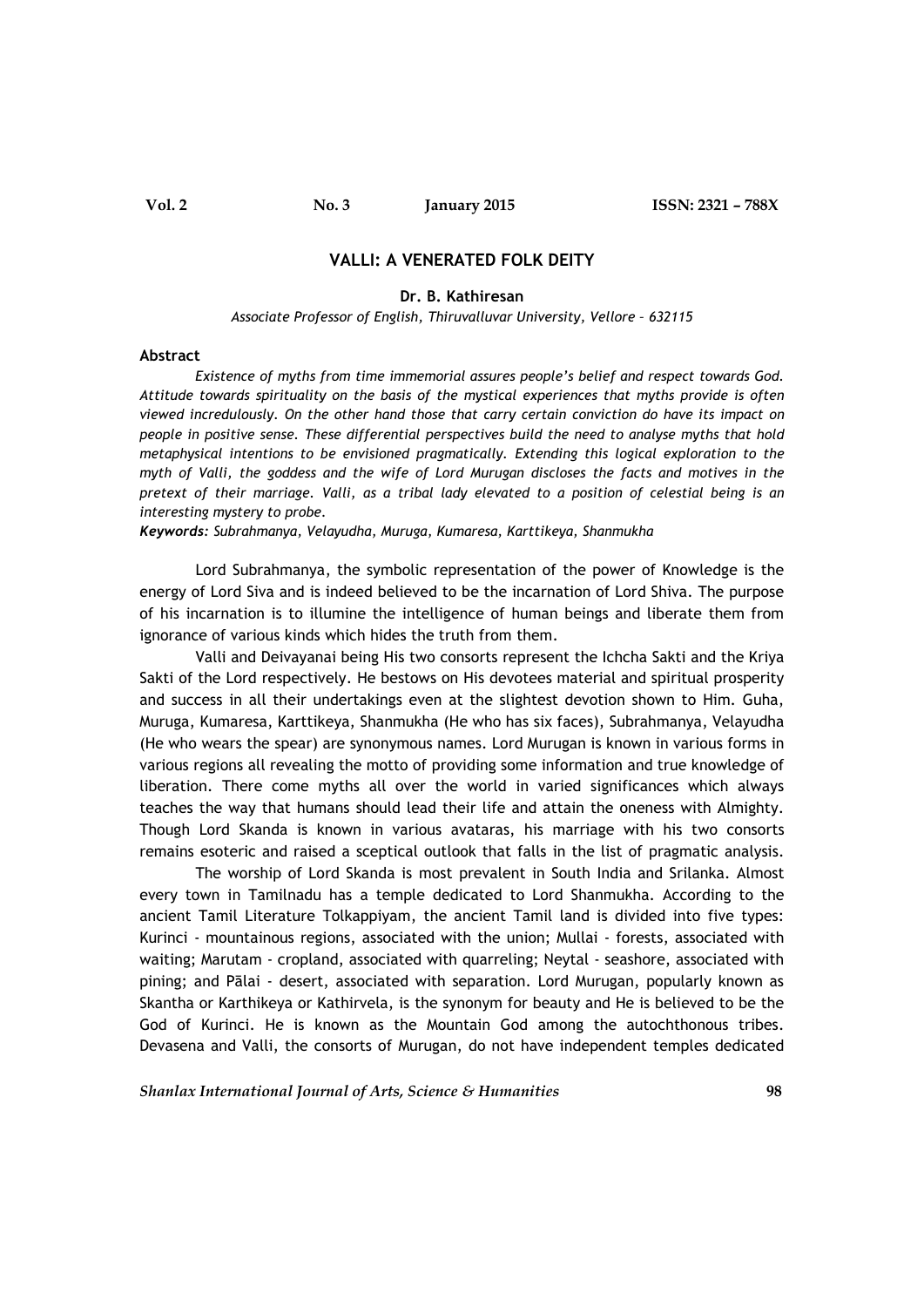to them. Their images are installed in shrines of Murugan, where they flank their Lord on either side. They are worshipped with Murugan and receive offerings as part of his worship. But in certain places, Lord Murugan with Valli alone without Deivaanai can also be noticed.

Valli is the foster daughter of Nambirajan, the tribal chieftain of Vallimalai and marries Lord Murugan due to the intense devotion and passionate love for Him. Valli's birth place in Tamilnadu is known to be Vallimalai where as in Srilanka, it is known as Katragama or Kathirgamam. The south-Indian manuscripts of the Sanskrit scripture Skanda Purana mentions Devasena and Valli as daughters of the god Vishnu in a previous life who on meditating Lord Murugan for the boon of marrying Him were granted of the same in their next births. Valli is named after her birth place Vallimalai and her name signifies the place (where certain tubers called Valli grow) where she was found as a new born baby by the tribes. In Katragama, near Jaffna in Srilanka, the Alladi ammas certain vedda (hunter) tribes still follow the age old tradition of celebrating Valli's wedding who claim their natives to be the birth place of Valli. The secret in the birth of Valli involves the philosophy of union of Jiva (Valli) with Paramatma (Lord Murugan). The fact that she is the daughter of Vishnu in her previous birth justifies her marriage with Lord Subramanya who marries Valli only after testing her height of devotion in various disguises.

Valli Devi venerated as a deity is more common and has greater importance among her followers than Deivaanai. There are many prominent places and legendary temples associated with Valli each conveying different mythical stories. Some of them can be considered.

An interpolation in the southern recensions of the scripture as well as the *Kanda Purana* (the Tamil version of the Sanskrit *Skanda Purana*) narrate the story of the marriage of the two maidens to Kartikeya. The two maidens are fated to be married to the god. The elder sister Devasena is born as Amritavalli. She follows the path of traditional Hindu rituals and practices to gain her husband. Appeased by her penance, Indra adopts her as his daughter and marries her to Kartikeya in an arranged marriage, following custom, after Kartikeya triumphs over the demon Soorapadmanaban. The *Kanda Purana* describes Devayanai (Devasena) as the daughter of Indra, without any mention of adoption. Another version describes the couple as residing in heaven, the abode of the gods.

Meanwhile, Valli born as Sundaravalli, is adopted by a tribal chieftain and grows up as a huntress. Murugan wins Valli's hand and takes her to Thiruttani. The couple is described as taking their abode in the hills of Thiruttani, where one of Murugan's chief temples, Thiruthani Murugan Temple, stands.

The god is worshipped at the Thiruthani Murugan Temple, flanked by Devasena on his left and Valli on his right. In the end, the trio settles in the abode of the gods and lives in harmony thereafter. An alternate ending found in Sri Lankan lore describes Murugan as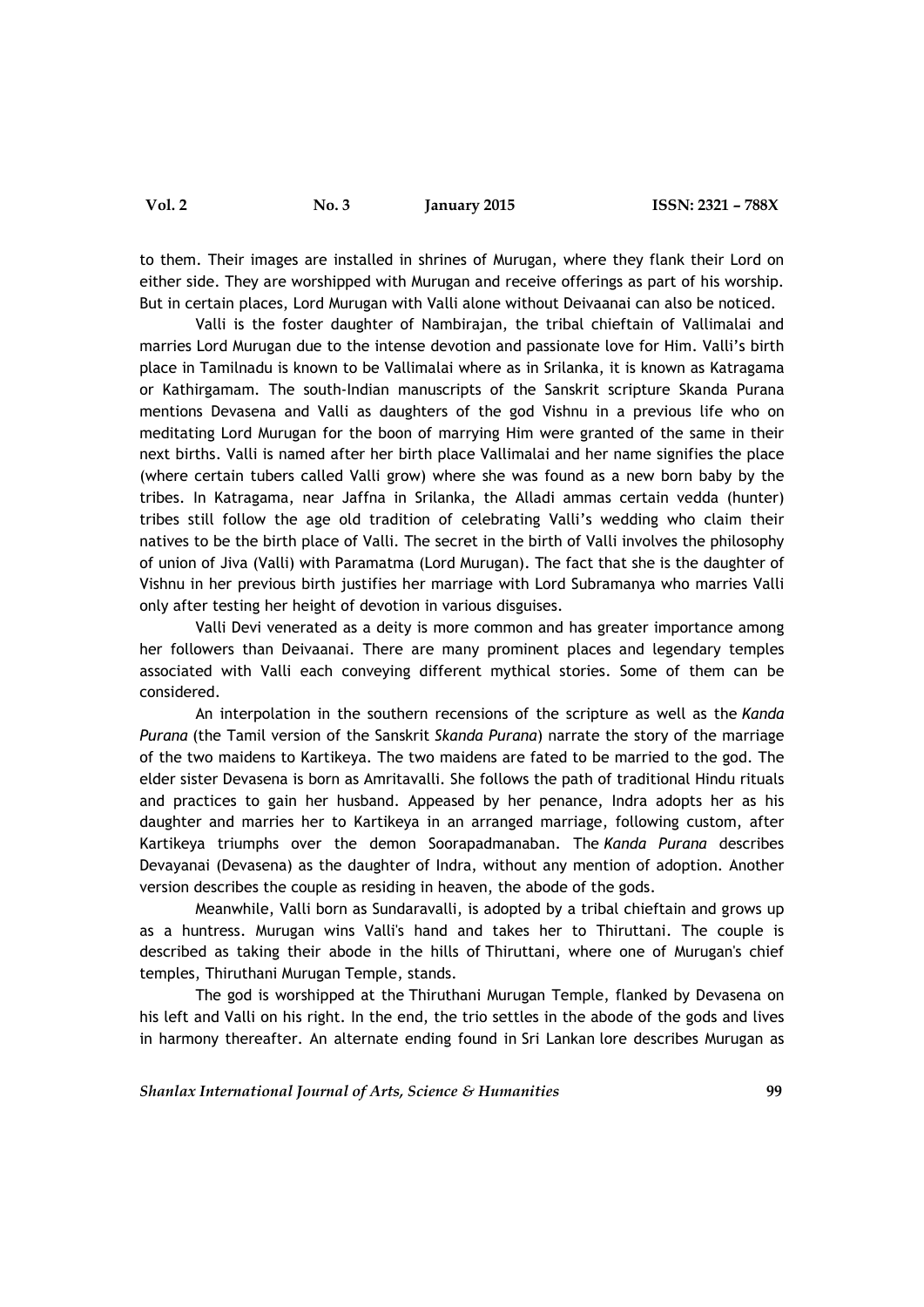staying on in the forest with Valli after their wedding at Kataragama, where his temple stands. Devayanai tries in vain to compel the god to return to the abode of the gods, but finally joins Kartikeya and Valli to reside in Kataragama. Unlike the *Skanda Purana* which talks about harmony between Devasena and Valli, the *Paripatal* – part of Tamil Sangam literature – speaks about conflict, resulting in a battle between Devayanai's royal soldiers and Valli's hunter clan, which the latter win. Folk *ecal* (a folk poem, presented as a dialogue of two persons) tradition also talks about the mistrust and quarrel between the co-wives. In one version - where Devayanai is the elder sister of Valli, Valli tries to woo Murugan, before Devayanai's marriage. As per tradition, the elder sister has to be married off first. Infuriated, Devayanai curses Valli to be born in the forest in her next life, and the curse is then fulfilled when Valli is born as a huntress. In the *Jayantipura Mahatmya*, the details of which correspond to most of those found in the *Skanda Purana* tale, Devasena and Valli are married to Kartikeya from primal times. However in this version, the god condemns Valli to be born on earth as punishment for mocking her sister Devayanai. The *Thirumurugatrupadai* from Sangam literature describes Murugan being accompanied by his chaste wife Devayanai and honoured by a procession of gods and rishis (sages).

A 400 year old temple for Kaththayee Amman (Valli) exists in a place called Bilavadi, (earlier known as Chittadi) a small helmet in the outskirt of Kumbakonam in Tiruvarur district of Tamilnadu. In Chittadi, Valli came as Kaththayee to alleviate people's sufferings. From the inscriptions and documents available in the Tanjore Saraswathi Mahal Library a land to the temple was reportedly donated in the year 1577, to a saint by Sevvappa Naicker erstwhile King of Tanjore. The place has been recorded as Avanam Chittadi.

The interesting story of Kaththayee goes as thus. Once upon a time, in the midst of a gathering in Devaloga (Heaven), two drops of tears which fell from the eyes of Lord Vishnu who was in ecstasy turned into two girls named Amudavalli and Sundaravalli. Born twins grew together, both wished to marry Lord Muruga and remain together for ever. Seeking such a boon from lord Muruga they went to the bank of Saravana Poigai and meditated. Pleased with their prayers, lord Muruga appeared before them and explained that it would be difficult for him to marry them immediately since they were born as Kriya and Icha sakthis, but would certainly marry them after vanquishing demon Suran. However, until his mission was accomplished the elder of them should live in Devaloka (Heaven) and the younger in Bhooloka (Earth). While Sundaravalli went to earth, Amudavalli in the form of a motherless child went to Indira and sought asylum. He initiated her as his daughter and directed Elephant Iravada his palace guard to bring her up. She came to be known as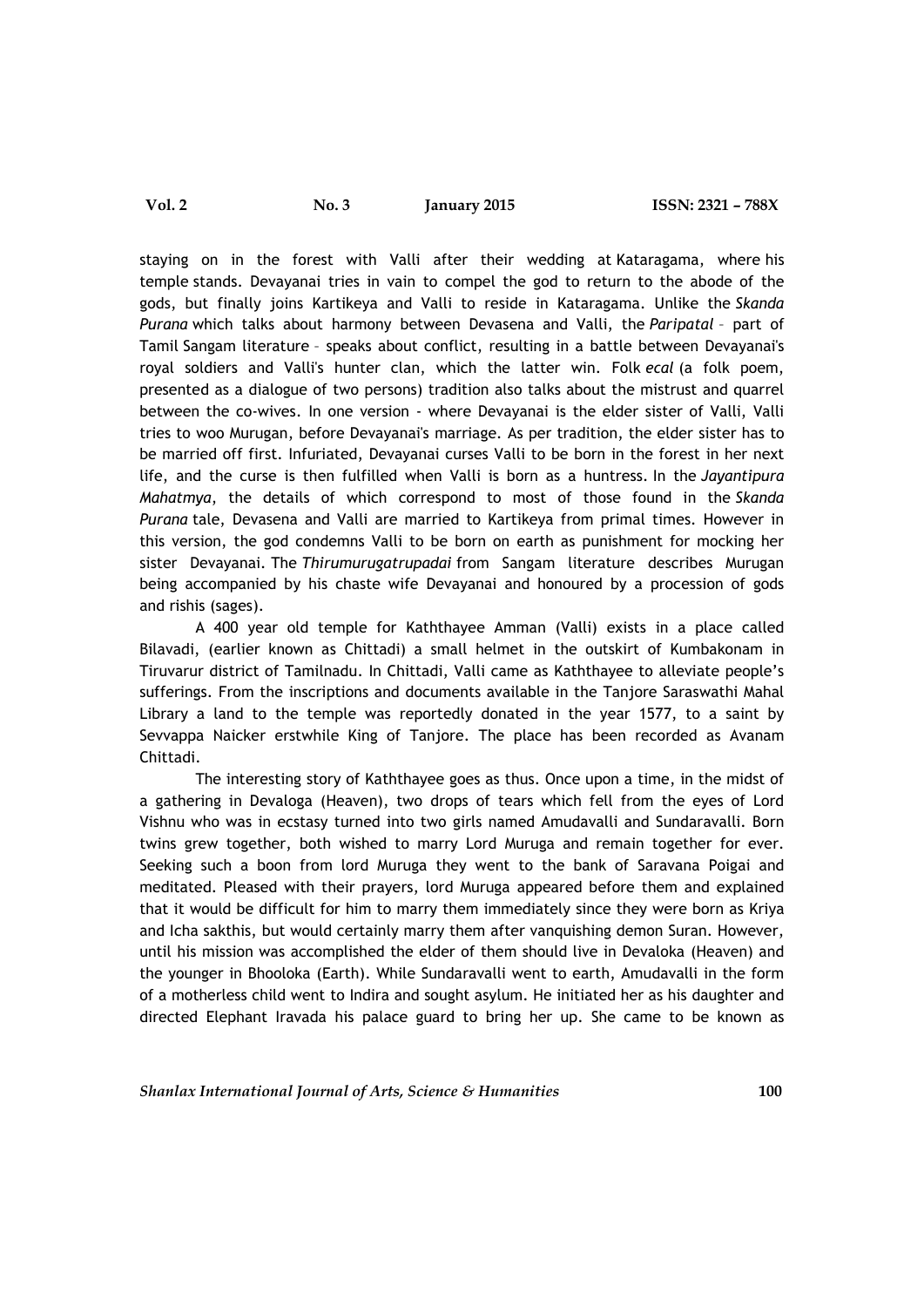Devayanai. Deva as she was brought up in Devaloga i.e. Heaven and Yanai meaning Elephant.

In Bhooloka, Lord Tirumal, born as a Rishi out of a curse from Lord Indira, was meditating in a lonely place. Tirumal's wife Lakshmi came as a Deer, and stood before the Rishi who when opened his eyes starred at her in lust for a moment. She became pregnant out of that act. Taking cue of it Sundaravalli immediately entered into the womb of Lakshmi who soon gave birth to a female child. As soon as Vishnu was relieved of the curse of Indira, they abandoned the child in a bush near a pond called Vallikulam and proceeded to Vaikunta. By chance Nambirajan, a hunter saw the abandoned baby and took her home out of pity.

When she grew up she was sent to the millet field to guard the crops against the hunting birds and other animals which was the custom of the tribes to engage marriageable girls for such duty. Valli stood as guard at the field, sitting in an elevated platform called *paran (High Platform)*. She was called Kaththa Aayee i.e Kaththayee (Kaththa in tamil meaning guarded and Ayee meaning a tribal lady). Once accidentally Murugan met Valli in the millet field, befriended her and their friendship blossomed into love which grew deeper with time. Murugan decided to marry her and went to Vallimalai to meet her accompanied by a trusted guard. Sensing Murugan's plan his brother Vinayaga accompanied by his parents, sage Narada, other Rishies and saints also followed them discreetly. Events transpired fast and finally with the blessings of everyone, Murugan married Valli. Lord Shiva who was present there requested Sage of Kanchamalai to built a temple in honour of Valli at the same spot. Sage of Kanchamalai and others regretted that though they were Siddas (GreatMuni/Rishies) none respected or cared for them and therefore felt that it could be achieved only by some others, but would certainly carry out the orders of Siva.

Sage of Kanchamalai immediately took invisible form and called a Brahmin walking at a distance away "My son comes here". Hearing the voice of an unknown the Brahmin went from where the sound came, but could not find anyone. Astonished he started walking back when again the invisible asked him not to go back as she had come there to alleviate their sufferings. Soon dump struck Brahmin immediately saw heap of vermillion lying on the ground at a distance from where the voice came. He realized that the voice belonged to some deity which indeed remained there. From next day onwards he started worshipping the heap of vermillion, but the nagging concern was evident. How to conduct prayers to the heap of vermillion and protect it from the severe heat during summer? Therefore he offered only flowers to the vermillion. During day time he used to keep his hand over the heap like an umbrella to prevent sunrays falling on it. Days passed. Mysterious female voice came again asking how he was going to protect her from the rains? Sensible question he thought, but could not find an answer readily. The puzzled Brahmin considered several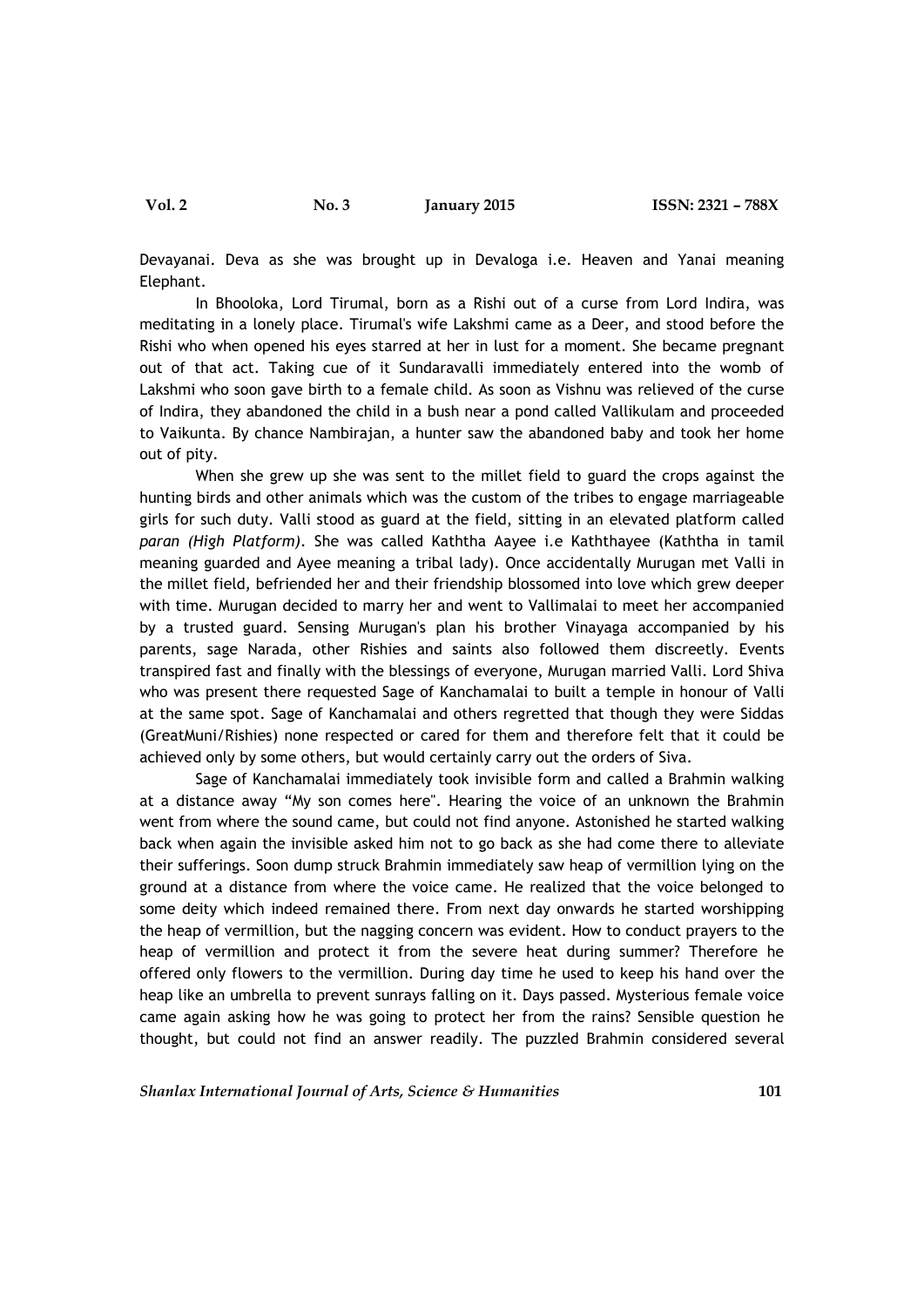options and finally he made a clay mould and placed it above the vermillion heap and continued the prayers. When he realized that the clay mould like human body would also perish and can not protect it permanently he sat in meditation seeking solution to the vexed problem. Slowly he realized that inner vision over shadowed his thought process. Some feeble image appeared in his vision followed by several squares which merged together finally to display forty three triangles in seven structures i.e 4+3=7. Next came Kaththayee. He was amazed to see her beauty and fainted. Kaththayee woke him up saying that she was the same god who governed the universe and repeated that she had come there only to alleviate their sufferings. She also indicated that she would emerge from the river displaying three head gears which should be taken out and consecrated at some place for worship. Scenes that followed slowly melted away. Next morning the Brahmin went to the river bed, sat there in the bank starring the river all through the day. Suddenly he saw one bunch of three head gears floating and disappearing into the water. He jumped into the river brought out an idol lay buried inside the sand. Elated at its beauty, he kept it over his shoulder and jumped, rejoiced and wept in happiness.Anticipating such a find he had earlier constructed a small platform on the western side of the river to consecrate the find. He walked back dancing in ecstasy all way to the spot, collected the heap of vermillion, spread over the platform and placed the idol over it and started worshipping it. In the same haste without realizing the consequences, he threw away the clay mould into the river which went down. Sometimes everyone indulges in such foolish acts, no wonder fate played its role to make the brahmin commit such folly.

Next morning when the Brahmin concluded prayers and as usual waited for the invisible to indicate something only an eerie silence remained. He shouted aloud mother, mother but for some time nothing happened. When he repeated the shout the invisible asked him not to search her as she had already left that place along with the clay mould thrown into the river. He realized his foolish act, which of course was not intentional. He was unaware of the consequences; he committed a sin not reversible. How to retrieve back the clay mould from the water? Crying aloud like a motherless child, he pleaded for pardon as it was borne out of ignorance. In spite of it if she refused return back. He would jump into the river and commit suicide carrying the idol. He went on telling how he painstakingly plucked the flowers and showered on her till both hands pained. He blamed his two legs which were real culprits that took him to the river side to help throw away the clay mould and therefore would punish them by doing 'sit and stand' exercise till the tissues in the legs broke leading to oozing of blood. A mother cannot remain spectator to the suffering of her kin and kith. After all, the priest had worshipped her with utmost sincerity?

Kaththayee appeared before him to assure that his mistake had been condoned and she would return back and remain there as Gnanambika ( mother of Wisdom ), Odyana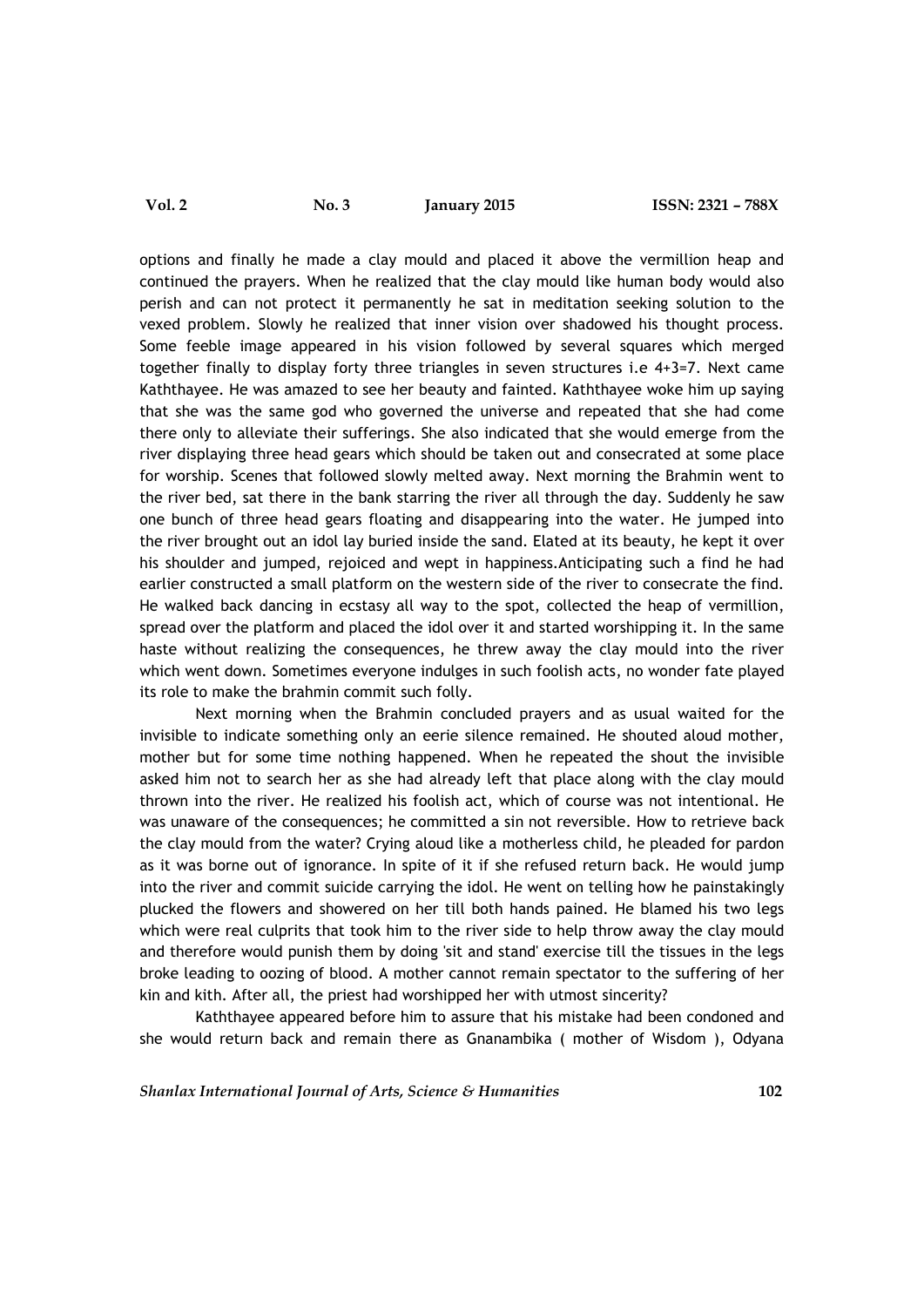roopini (Ottiyana meaning remain struck in heart) and Karunamayee (One who is kind) to remove their distress. Symbolizing the above three aspects in three head gears, she merged in to the idol. First she appeared in the form of heap of vermillion, stayed in the clay mould and finally in the idol. Like Nambiraj who brought her up (Nambi in Tamil means believed ) she assured to remain there for ever alleviating the sufferings of those who surrendered themselves into her feet, drive away evils like how she drew the birds and animals from millet fields. She became Katha + Aayee = Kathaayee , because she guarded the fields. Town became to be known as Chittadi since many Siddas meditated there (Chitta meaning Siddas and Aadi means danced) and river named Mudikondan conveying her appearance with three headgears in that river.

The mystic acts of Kathathayee who called up a stranger to construct a temple 400years ago is not difficult to believe. Many had strange personal experiences and enjoyed the gratitude of mother in several ways, out of which only few can be told.

In the midst of a night a holy Brahmin was walking through the temple area. It was 20.00 hrs at night. Tired and fearing to continue the journey in night with huge cash in hand he searched for a rest house .The temple appeared like an isolated house and as he reached there seeking shelter a lady came out. He told her that he was proceeding to the next village with lot of cash to buy bullocks and therefore sought her help to find a place to stay that night. Without uttering a word she took him inside, served some food and asked him to leave the cash bag there and proceed to another house along with her son to take rest. He advised him to come back in the morning to collect the money. After handing over the bag containing the cash the Brahmin followed her son who walked through the bushy areas carrying a lantern, and showed a sleep yard outside the house in an Agrahara (Place where the Brahmins reside as a community) in village Chtthadi to take rest . Next day morning the owner of the house came out and awakened the stranger to enquire the purpose of his visit. When the Brahmin narrated the entire story, the owner scotched at him and refused to believe the story stating that no such house existed in the near vicinity and blamed that he was bluffing. 'What will be the fate of my money?' Brahmin was panicky. 'Okay let us go and see' said the owner and accompanied him to the house where he had deposited the money the previous night. Tracking back the same route he walked the previous night the brahmin took him near the temple site where he said the house was seen. The temple priest who opened the temple said 'Don't worry, let us pray to the deity' and took them inside. Alas! They were shocked to find the same bag as described by the brahmin lying at her feet and entire amount remaining intact. Unable to control his emotion the tourist cried aloud ' mother not only you saved the money, my prestige has also been saved, lest I would have remained a liar in front of all' wept the brahmin who then spent the entire money to built the temple.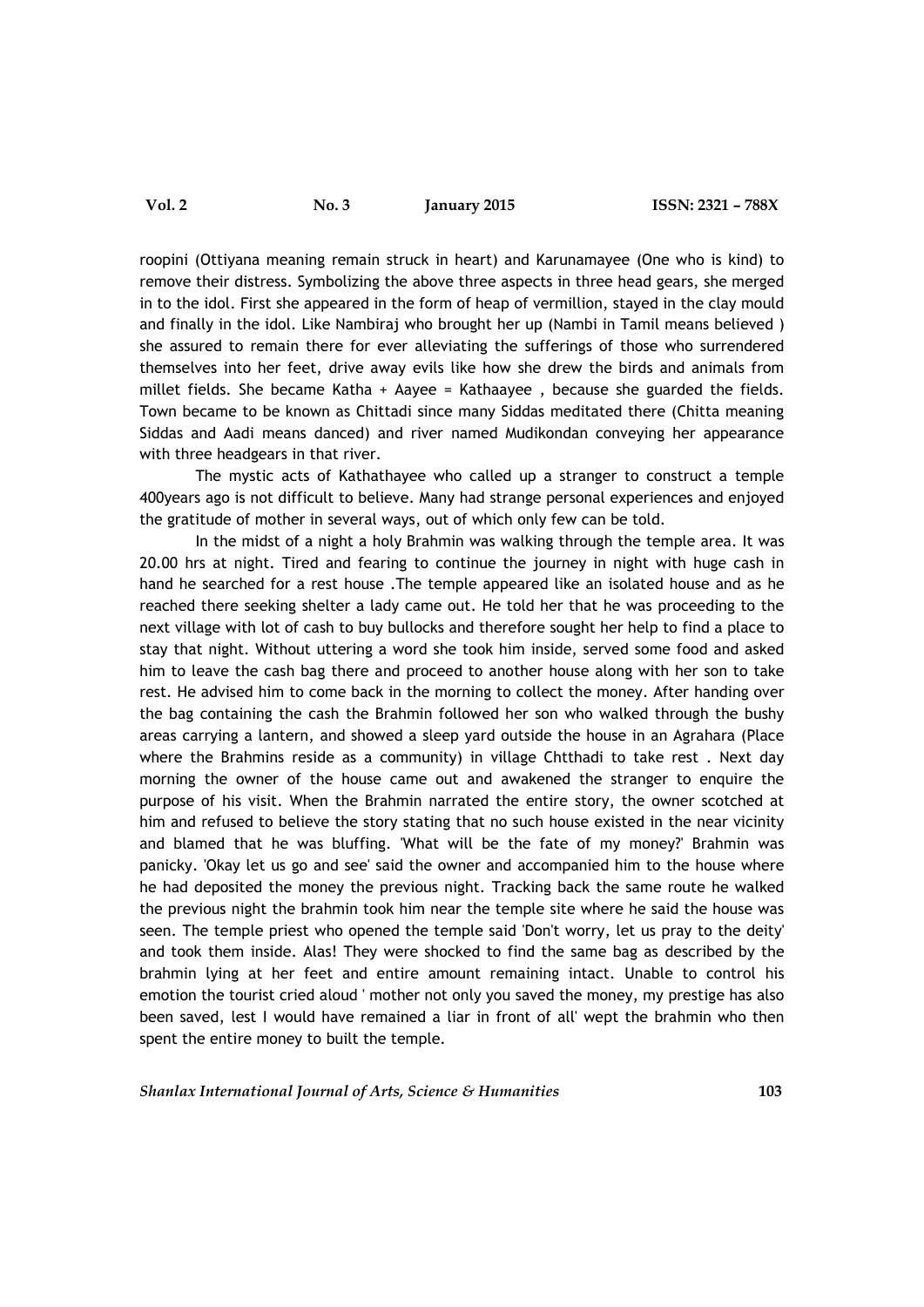# **Vol. 2 No. 3 January 2015 ISSN: 2321 – 788X**

This relates to an incident that happened 300 years ago. On an occasion two family members of Kaththayee group traveled to the temple to offer prayers in two bullock carts. After offering prayers and other rituals they returned home. One of the female children who were playing in the temple complex was unknowingly left behind. Everyone thought that she was travelling in the other bullock cart. Back home they found the child missing and searched all over. Finding no trace of the child the agonized family rushed back to the temple in search of her. As they were all crying in the sanctum sanctorum, an invisible voice said ' calm down and do not search the child anymore. Years back when she fell ill it was promised that the child would be given to me. Since you failed to honour the promise I have taken her. She is my child now'. The family remembered that indeed such a promise was made years back when the child was seriously ill. It is believed that the statue of a small child seen at the feet of the deity is the same child.

Forty years ago Janaki Ammal wife of Krishnamurthy was returning to her native place Thirunilankudi a nearby small village from Chittadi in a bullock cart. The river on the way suddenly swelled and the cart began to submerge. 'Kaththayee save us shouted the lady' What a miracle? Some one came in a bicycle, pulled up the cart and the bullocks and safe landed them. He also accompanied them in his bicycle till the border of the village and disappeared. Every one forgot the incident. In the next few days when once Krishnamurthy and his family went to the temple again to attend a function, the temple priest Duraiappa Gurukkal in trance started dancing and went near Krishnamurthy uttering' It is me who helped your family from the swollen river'. They now realized that the person who came in a bicycle and saved their lives was none than Kaththayee.

In the year 1939 same Krishnamurthy's mother who carried a pot full of milk entered into the burning Yagna Kund (Holy pyre). To everyone's astonishment she stood in the midst of the burning fire for full ten minutes and not even her silk saree burnt. Only after the request of the temple priest Sri Sundaresa Gurukkal and Sri Duraiappa Gurukkal did she come out without even a scratch on her body.

One family was in trauma as their daughter's marriage did not realize for many years. One of their family friends advised them that instead of going to several other temples to pray for it, it would be proper to go and offer prayers first to the family deity to find a solution. Taking his advice they went to Kaththayee temple and prayed there. In the next one month their daughter got married. Some more miracles occurred in the same family. On the advice of the Kaththayee trust secretary they prayed for a grand son and got the wish fulfilled. Once their son could not return back to India from U.S due to several obstacles and when they prayed at Kaththayee by keeping a coin tied in a yellow cloth, his transfer orders came forth with. Whoever went to her and prayed with utmost devotion, trust and sincerity were never betrayed.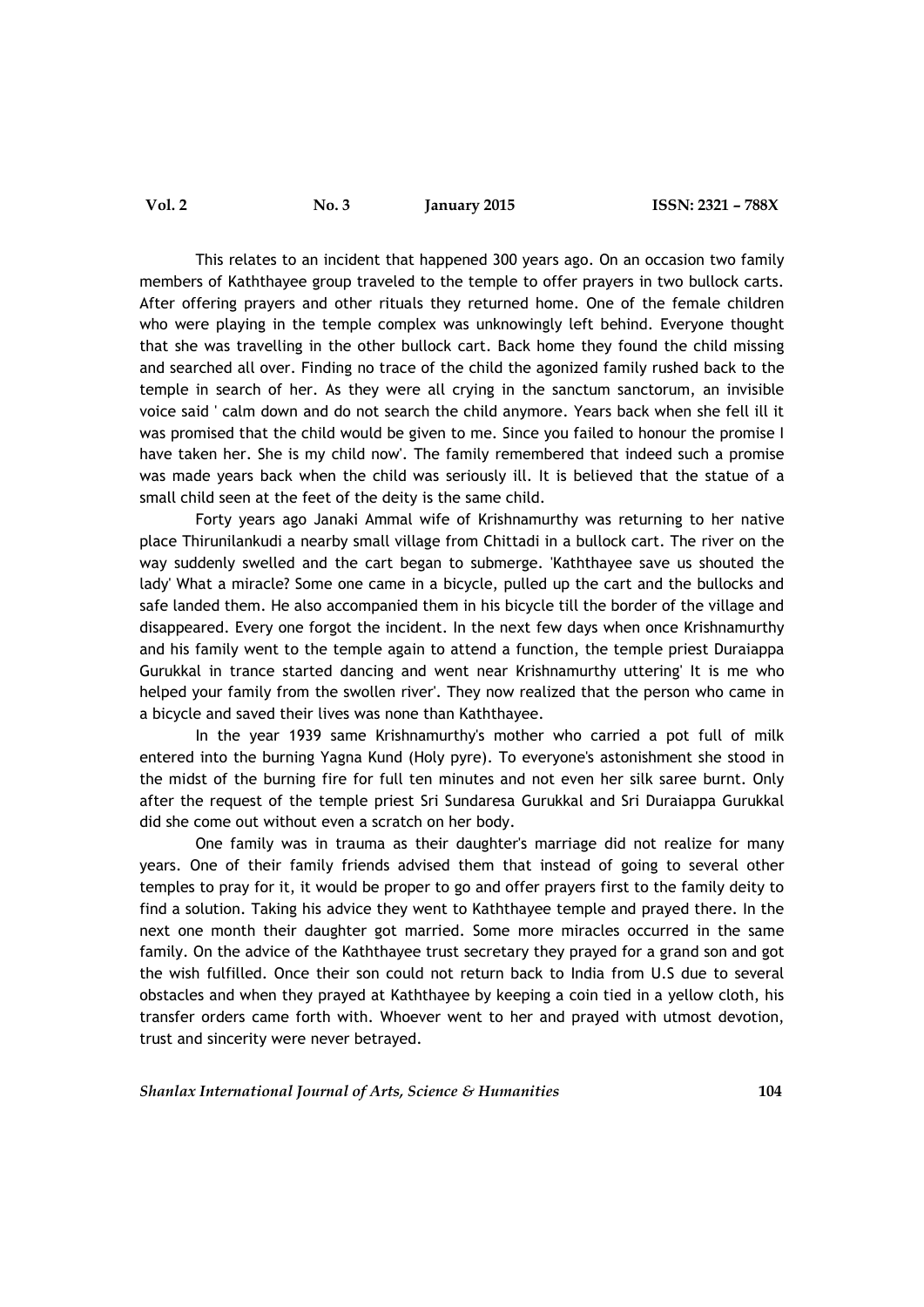Valli as a goddess is treated with utmost devotion in areas like Billadi and Vallimalai. People in Vallimalai region celebrate her as the wife of Lord Murugan. Beyond the fact that she is His wife, Valli seems to be believed as a local deity of Vallimalai who governs the life of local people and showers her blessings in solving the problems of her devotees. Valli koil in Vallimalai has a great importance according to the tribes and peoples who live there. The priests in Valli temple enlisting various miracles happening to her ardent followers seem to be quite fascinating.

Though Valli is a tribal lady, She occupies the honourable position of being Murugan's wife. She is worshipped as Goddess because of two reasons. She is Kartikeya's wife as mentioned and she alleviates the sufferings of her devotees. Since her fostered birth is associated with the nomadic tribes, people belonging to her community still celebrate festivals of Valli marriage out of a tradition that does not vanish even after long time. They beheld Valli as the person belonging to their ancestry and wish in continuing the relationship with her.

This fact is overlooked by an observation that the patriarchal identification in her birth is confusing. Though the chance that her own father Lord Vishnu cursed by Indra came in disguise of the saint Silamugi impregnated the deer who came as his wife Godess Lakshmi has its probability of understanding and justification to the peaks, certain scriptures lacked reliability in revealing the true father of Valli in her birth in earth in forest near the mountain. This can be viewed in philosophical stance in a different way. As Valli is considered as Jiva with the aim of uniting with God, Jiva has to be the atman or the soul that represents human beings in general which means human beings have innumerous births and that births are confined to the material bodies and not to the immortal soul. In this process, the soul finds neither patriarchal nor maternal identification or in other words can be said that both kinds of identification is associated only with God. This is the reason why Valli seems to be lacking patriarchal identity.

The presence of two consorts denotes the dual nature of Murugan. He is the God of Heaven and the God of Earth. This implies that he is omnipotent and is capable of possessing both the power of action which Devasena represents and power of aspiration which Valli represents. The consorts also represent a syncretism between Shaiva and Vaishnava sects. Valli symbolically representing the lower class and Murugan, the higher class convey that unity is to be observed which is devoid of class discrimination. The reason for Murugan choosing the lower caste tribal girl Valli to be his wife is purely due to the devotion that she has. This further clarifies that God is never partial to his devotees. Who ever pays God the devotion sincerely, He awards them their wishes. Through the marriage of Valli and Murugan, Shaiva and Vaishnava sects are unified into one thus leading to unity in diversity.